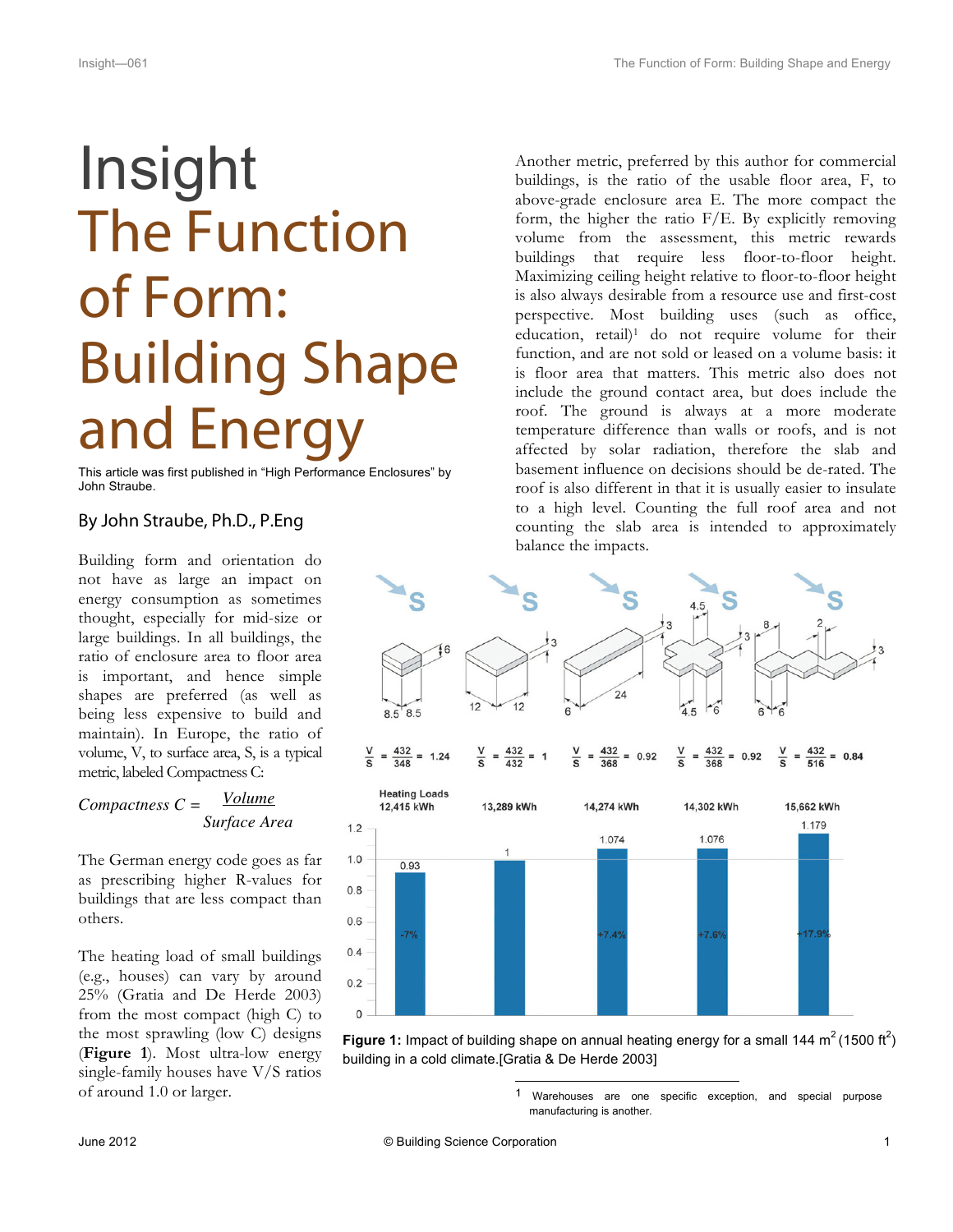



**Figure 2:** Impact of form on floor-to-enclosure (F/E) area ratio of different building types.

 $Btu/hr/ft^2$ ) will be higher for low F/E ratio (e.g., the house or mall) and lower for high F/E ratios. It is this logic that leads to much higher recommended overall Rvalues for enclosures of houses than large offices.

**Figure 3** provides a range of F/E ratios for two sizes of office floor plan area (10,000 ft2 per floor). For the small office of 20,000 ft2 (1800 m2) a narrow two-storey form, ideal for natural ventilation and daylighting, has an F/E of 0.88, whereas a deep square plan has an F/E of 1.02. For the long narrow building to have the same enclosure heat loss coefficient, its overall average enclosure R-value would need to be  $1.02/0.88 =$ 16% higher. In practice, this might be achieved by increasing the average R-value from 7.5 to 9.0. This small increase in overall average Rvalue appears deceptively easy but would require a significant increase in the opaque wall area R-value, a reduction in window area, or a much more expensive window. Nevertheless, it is relatively easily to achieve technologically.

The larger building of 60,000 ft<sup>2</sup> (5500 m<sup>2</sup>) has a much

higher F/E ratio. For the same floor plan form, the F/E reduction is around one third  $(0.88/1.33$  and  $1.02/1.55)$ and hence the larger building would have notable reduction in heat loss relative to the smaller building. The impact of plan form is similar, at around 15%, as the

The size of the building in floor area is a better indicator of energy gain/loss through the enclosure than plan shape form for most common buildings. Unfortunately, in practice, total floor size, floor plate and number of

**Figure 2** depicts the impact of size and form on the floor: enclosure (F/E) area ratio for an office with a 14,000 ft2 floor plate. As can be seen, the more compact the form (square is close to the perfect optimum, the circle), the higher the ratio. Large buildings (e.g., 172,800 ft2 over 12 stories) have a much more efficient form than small buildings (houses) or large high-bay buildings (e.g., malls). It follows, that for the same heat loss through the enclosure (i.e., the same overall U-value or R-value) on a winter night, the heating energy intensity  $(W/m^2$  or

smaller building.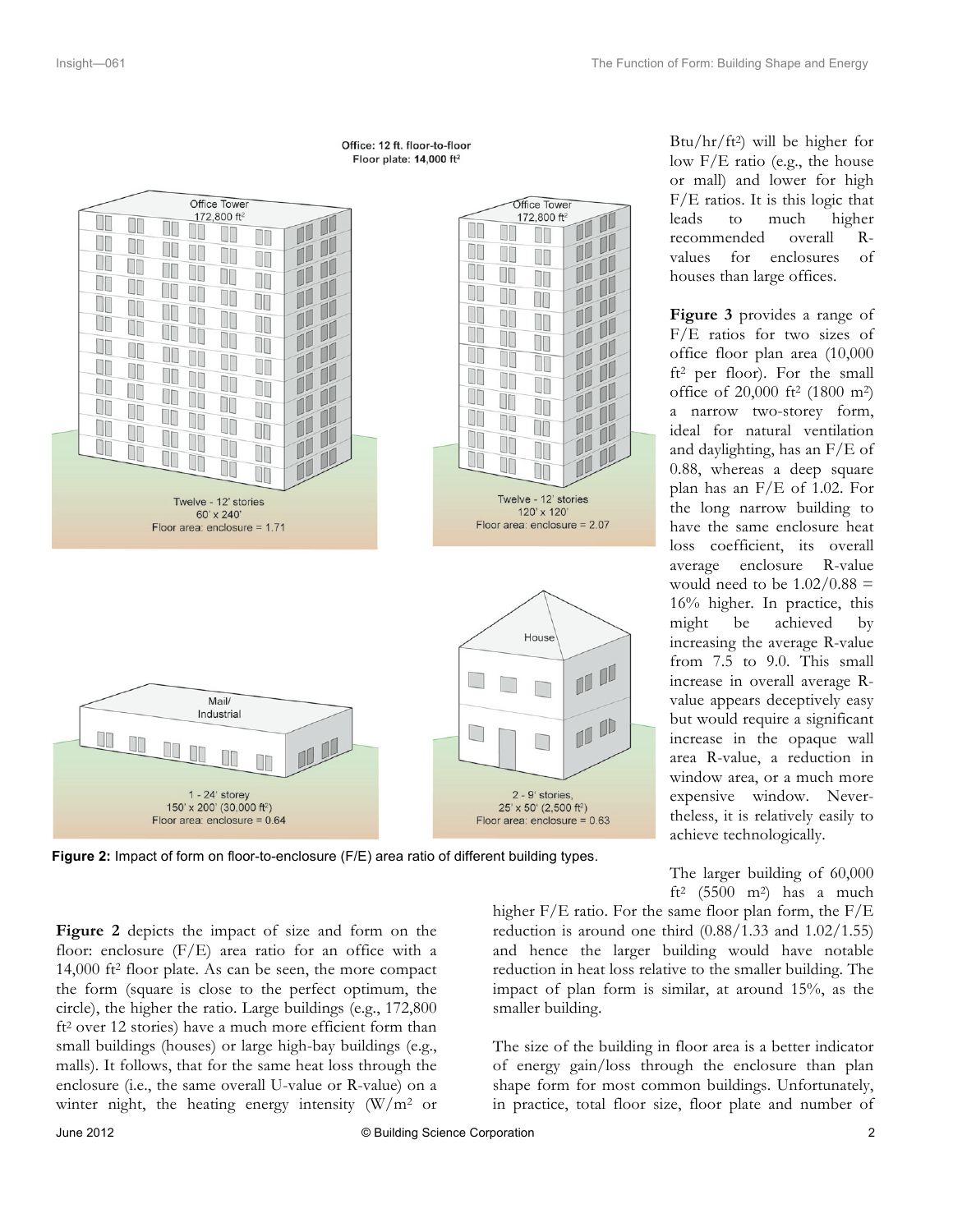



**Figure 3:** Floor area-to-enclosure area ratios for different building forms, each with 10,000 ft<sup>2</sup> (930  $m<sup>2</sup>$ ) floor plate



stories are constrained by the needs of the project far more than the plan form.

The impact of building form on *total* (of which heating energy is around half) energy consumption for a given building floor size is less for larger buildings than small

**Figure 4:** A large modern office tower with highly efficient shape and window-wall area (note the number of windows with shades drawn)

Office

 $20.000$  ft<sup>2</sup>

Two - 12 ft. stories

100' x 100'

Floor area: enclosure = 1.02

T

T

buildings: research suggests that around 10% separates the energy use of a compact square building to a long, narrow "bar" building (Ross 2009). This is an important observation for two reasons:

1. it allows designers of larger buildings considerable freedom of form to fulfill program requirements with site constraints and

2. daylighting and natural ventilation cooling can be important energy-saving strategies, and both require one dimension of the building to be relatively narrow, in the order of 45 to 60 ft (14 to 18 m)2.

These observations lead many low-energy commercialoccupancy building designs (and almost all ultra-low energy designs) to choose a simple, compact form with the short dimension of around 45-60 ft (14 to 18 m). Such buildings can reduce lighting loads (which occur mostly during the daytime occupancy) to a minimum using daylight controls and daylight harvesting. The small increase in heat loss that a non-square floor plate form incurs can be eliminated by increasing the enclosure performance at little cost. If at all possible, the building should be oriented towards the south (for useful winter solar gain while easily rejecting summer gain and minimizing exposure to hot west summer sun).

 $2$  The depth of useful daylight harvesting is limited to from 2.0 to at most 2.5 times the head height of the windows serving the space. As the finished ceiling height is the highest head height possible, and ceilings are often 9 to 10 ft (2.7-3 m) high, offices around a double loaded corridor can be daylit if the building is about  $2 \times 2$ -2.5  $\times$  9-10 = 36 – 50 ft plus the corridor / core width.